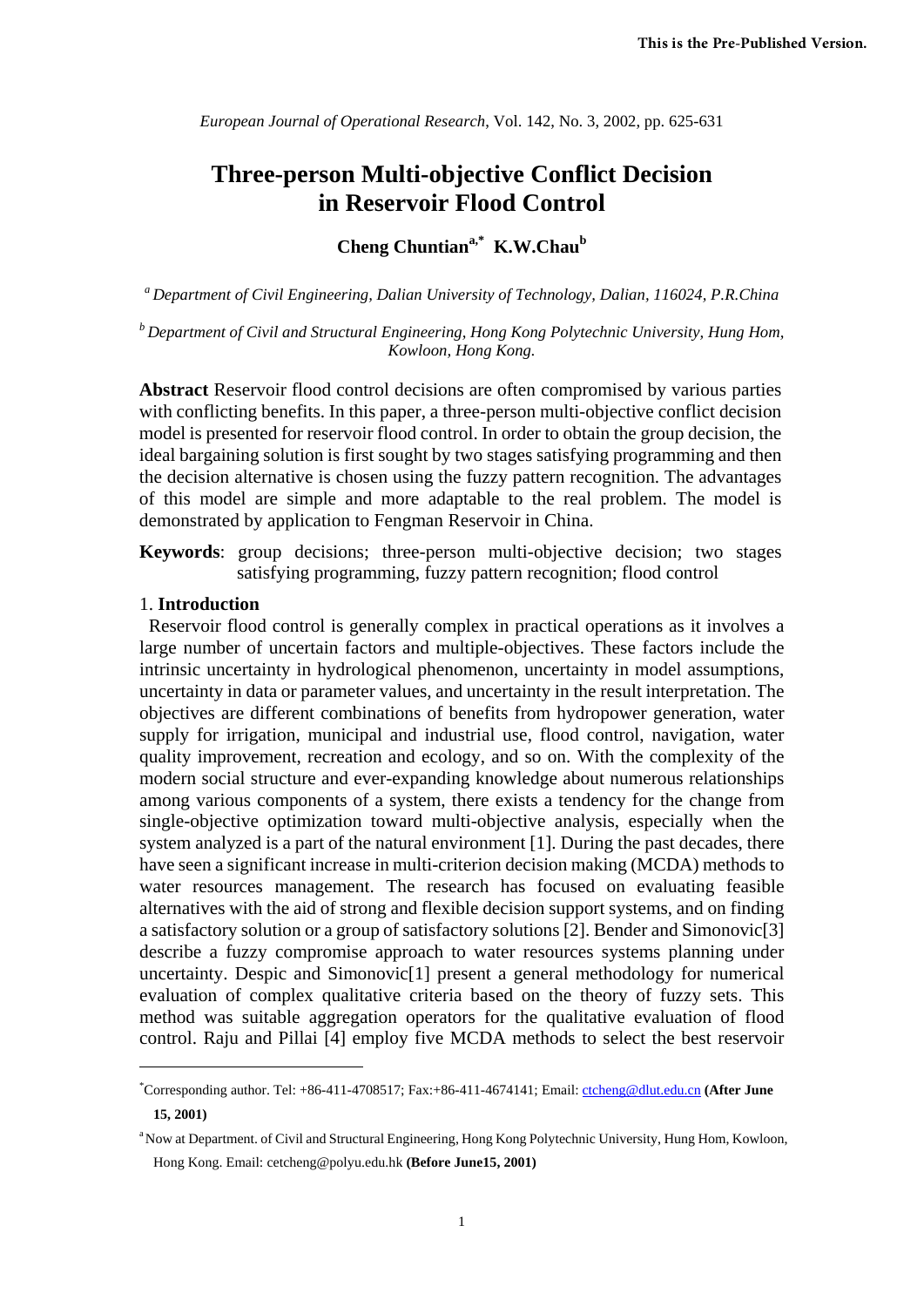configuration for the case study of Chaliyar river basin, Kerala, India. Cheng [2] develops a fuzzy optimal model of real time multi-reservoir operation for the flood system of the upper and middle reaches of the Yangtze River. Ko et al. [5] present a two-stage procedure combining multi-objective optimization and multi-criterion decision analysis techniques for reservoir system operational planning. The methods mentioned above put an emphasis on MCDA while there have been few studies considering multi-person multi-objective conflict decision to water resources management in group decision making problems.

It is known that flood control decisions are usually a bargaining solution compromised by different parties with conflicting benefits. A bargaining situation occurs when two or more players have a common interest to co-operate, but have conflicting interests over exactly how to co-operate. Bargaining is any process through which the players try to reach an agreement on their own [6]. Fuzzy sets theories have been developed to seek for the bargaining solution,the compromise solution or the satisfying solution. They can be found in Leung[7], Sakawa et al.[8,9], Lee and Li[10]. The approaches proposed by these investigators emphasize fuzzy multi-objective programming and puts little focus on bargaining process. After the Nash's path-breaking contributions to bargaining theory [11,12], there have been a large amount of literatures that contain theories and applications of the bargaining theory. In this paper, considering the background of the real problem, we propose a new bargaining model with three parties, i.e., Three-person Multi-objective Conflict Decision (TMCD) method by which the players get a third party to help them to determine the agreement. The method refers to the basic ideas of fuzzy multiple objective programming [7-10]. To obtain the group decision, the ideal bargaining solution is first sought through two stages satisfying programming and then the decision alternative is chosen using the fuzzy recognition model. TMCD can be used to solve this class of problem with conflicts and limited alternatives. The model is simple and effective, more adaptable to the real multi-person multi-objective decision.

### **2. Description of the Problem**

The multi-person multi-objective decision problem composing of three parties *A*, *B* and *C* is considered*. A* and *B* are two conflicting parties required to recommend alternatives and to provide information to *C. C*, being the higher authority (or arbitrator), can make decision according to his own priority from the information provided by *A* and *B*. The recommended alternatives provided by the players A and B can be obtained by multi-criterion decision-making analysis with the aid of strong and flexible decision making support systems, which are only the first step in the whole decision process. The crucial problem is how to get the bargaining solution from these recommended alternatives. In fact, our problem is a TMCD problem with limited alternatives.

Let the chosen objectives be denoted by  $x_1, \dots, x_m$  ( $m \ge 2$ ). From those methods of multi-objective decision such as ideal point method and weight coefficient method, a set of satisfying alternatives can be obtained for A and B reflecting their priority structure. Supposing *C* demands that both *A* and *B* provide *n* alternatives, and the objective value matrixes corresponding to the above alternatives are  $A_n = (a_{ij})_{n \times m}$ ,  $B_n = (b_{ij})_{n \times m}$  respectively, where  $a_{ij}$  and  $b_{ij}$  are the *j* th objective value of *i* th alternative provided by *A* and *B* respectively. Among the *m* objectives considered by both *A* and *B*, some are unanimous while others are in conflict. The alternatives sets provided by A and B constitute a multi-objective conflict decision with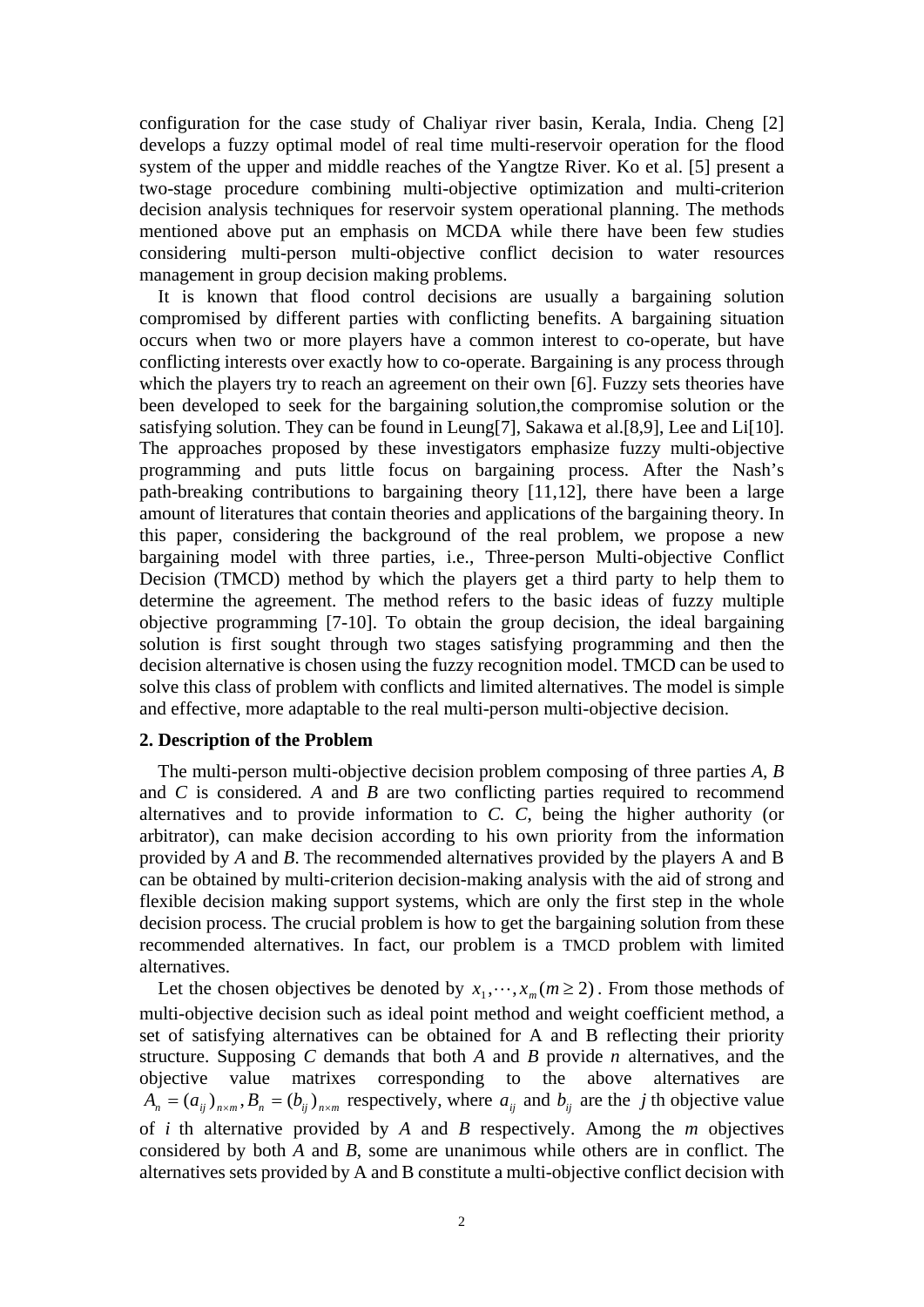limited alternatives (total number is 2*n* ).

### **3. Ideal bargaining solution from two stage programming**

 According to the features of the above problem, three parties A, B and C can be regarded to constitute a definite arbitrated situation, which is denoted by  $M = (A, B; x_1, \dots, x_m; C)$  Fuzzy compromise programming [7-10] seeks the compromise solution among the various objectives of a multi-criteria decision making problem with the maximization of the membership functions for the objectives in the first phase and the averaging the membership functions for the objectives in the second phase. The arbitrating solution, which is called the *ideal bargaining solution* in this paper, is obtained by two stages satisfying programming similar to reference [7-10].

The first stage programming is to obtain

 $max S F<sub>B</sub>(X)$ 

$$
\text{s.t.} \begin{cases} SF_A(X) = SF_B(X) \\ X \in S \end{cases} \tag{1}
$$

and the second stage programming is to attain

 $\max S_{A}(X) + S_{B}(X)$ 

$$
\text{s.t.} \begin{cases} SF_A(X) \ge SF_A(X_0) \\ SF_B(X) \ge SF_B(X_0) \\ X \in S \end{cases} \tag{2}
$$

where  $SF_A()$  and  $SF_B()$  are the satisfying functions of A and B respectively, *X* is m-dimensional vector and *S* is the constraint condition. Equation (1) represents maximizing the satisfying function of A in order to seek for an initial ideal solution  $X_0$ under the same satisfying function of both A and B. Equation (2) represents maximizing the sum of the satisfying functions of both A and B in order to obtain the ideal solution  $X^*$  with improvement in both the satisfying functions of A and B. The satisfying functions  $SF_A(x_i)$  and  $SF_B(x_i)$  can be constructed through equations (3) and (4) respectively. For the objective that the larger value represents the better,

$$
SF_A(x_j) = \frac{x_j - \bigwedge_{i=1}^n a_{ij}}{n} \, , \, SF_B(x_j) = \frac{x_j - \bigwedge_{i=1}^n b_{ij}}{n} \, (3) \, (3)
$$

For the objective that the smaller value represents the better,

$$
SF_A(x_j) = \frac{\sqrt[n]{a_{ij} - x_j}}{n \sqrt[n]{a_{ij} - x_j}}, \quad SF_B(x_j) = \frac{\sqrt[n]{b_{ij} - x_j}}{n \sqrt[n]{a_{ij} - x_j}} \quad (4)
$$

According to equations (3) and (4), the synthetically satisfying functions of A and B can be obtained:

$$
SF_A(X) = \sum_{j=1}^{m} \alpha_j \cdot SF_A(x_j)
$$
\n
$$
SF_B(X) = \sum_{j=1}^{m} \beta_j \cdot SF_B(x_j)
$$
\n(6)

In equations (5) and (6),  $\alpha_i$  and  $\beta_i$  are weight coefficients of A and B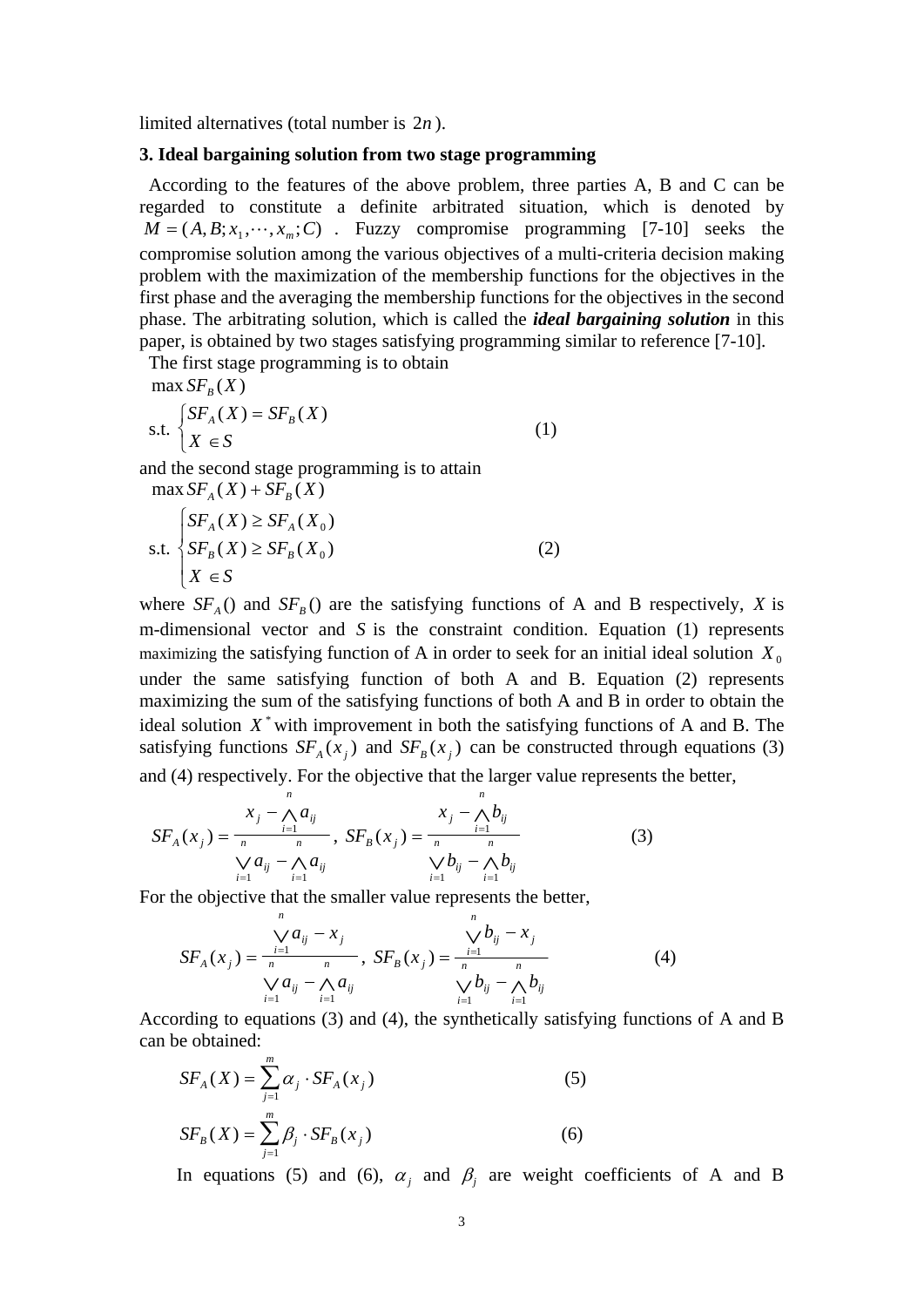respectively for objective *j* , which reflect priority structure of *A* and *B* in recommended alternatives. By substituting equations (5) and (6) into equations (1) and (2), the arbitrating solution  $X^* = (x_1^*, \dots, x_m^*)^T$  can be obtained. For the arbitrating problem with independent variables  $x_1, \dots, x_m$ , the arbitrating solution is undoubtedly the bargaining solution for the conflicting problem. However, it is rather common in the real problem that there exist contradictories among multi-objectives and it is difficult to attain alternative to exactly reflect the above state of objective value. Therefore,  $X^*$  is only the *ideal state* and it is not possible to exist in real case. Hence, in this paper, it is called the ideal bargaining solution.

#### **4 Choosing the decision alternative using the fuzzy pattern recognition**

For the 2*n* decision alternatives consisting of the alternative sets  $A_n$  and  $B_n$ , and the ideal bargaining solution  $X^*$ , TMCD becomes how to select among them a satisfying alternative closest to the ideal bargaining solution  $X^*$ . It is a typical pattern recognition problem. To solve the pattern recognition problem, a new fuzzy pattern recognition model is proposed.

Let *Y* denote the matrix of the recommended alternatives that is composed of matrixes  $A_n$  and  $B_n$ , and satisfy

$$
\begin{cases}\n y_{kj} = a_{kj}, \text{for} & k \le n \\
 y_{kj} = b_{k-n,j}, \text{for} & k > n\n\end{cases}
$$
\n(7)

where  $k=1,\ldots,2n$ ,  $j=1,\ldots,m$ . From equation (7),  $Y=(y_{ki})_{i=n\times m}$  is a  $2n\times m$  matrix. All alternatives can be represented by  $Y = (Y_1, Y_2, ..., Y_{2n})^T$ , where  $Y_k$  is the *kth* alternative and  $Y_k = (y_{k1}, \dots, y_{km})^T$ .

The vector of objective value  $Y_k$  should be converted into the membership degree vector  $R_k = (r_{k1}, \dots, r_{km})^T$  by equations (8) and (9), and

$$
r_{kj} = y_{kj} / x_j^*, \text{ for } y_{kj} \le x_j^* \nr_{kj} = x_j^* / y_{kj}, \text{ for } y_{kj} > x_j^*
$$
\n(8)

Note here that in equations (8) and (9), if the *j*th index is the same between  $Y_k$  and  $X^*$ ,  $y_{ki}$  = 1 and it represents that there is no difference in the *jth* index between two alternatives. If the *jth* index of  $Y_k$  is less than that of  $X^*$ , it represents that there is **negative** similarity in the *jth* index between two alternatives. If the *jth* index of  $Y_k$  is greater than that of *X* \* , it represents that there is **positive** similarity in the *jth* index between two alternatives. From the definition of equations (8) and (9), we can obtain the membership degree vector  $R^*$  of  $X^*, R^* = (1, \dots, 1)^T$ , which describes *m* objective membership degree of the ideal alternative  $X^*$ . According to the definition of complementary set in fuzzy sets, the membership degree of non-ideal alternative  $X^{*c}$ should be  $R^{*c} = (0, \dots, 0)^T$ .

 In order to acquire the cluster structure of the alternative sets, it is natural to select an alternative closest to  $X^*$  and farthest away from  $X^{*c}$ . Similar to the fuzzy distance [14], the weighted distances are defined as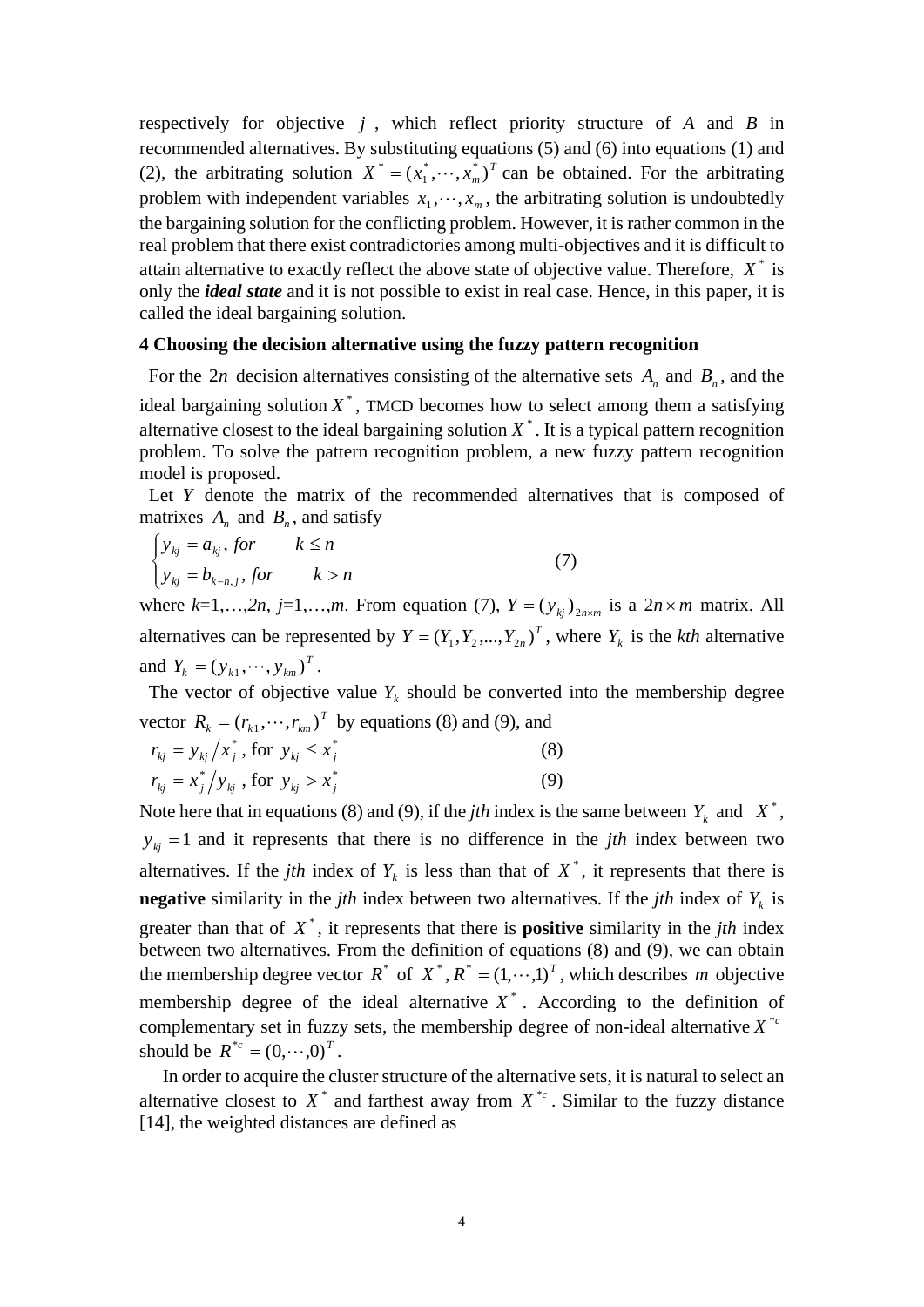$$
D(R_k, X^*) = \sqrt{\sum_{j=1}^m [w_j (r_{kj} - x_j^*)]^{2}} = \sqrt{\sum_{j=1}^m [w_j (r_{kj} - 1)]^{2}}
$$
(10)  

$$
d(R_k, X^{*c}) = \sqrt{\sum_{j=1}^m [w_j (r_{kj} - x_j^{*c})]^{2}} = \sqrt{\sum_{j=1}^m (w_j r_{kj})^{2}}
$$
(11)

In equations (10) and (11), *w* is the weighting vector,  $w = (w_1, w_2, ..., w_m)^T$  with 1,  $\sum_{j=1}^{m} w_j =$ *j*  $w_j = 1$ ,  $w_j > 0, j=1, 2, ..., m$ . If the membership degree of alternative  $Y_k$  relative to  $X^*$ 

is denoted by  $u_k$ , then its counterpart relative to  $X^{*c}$  is 1- $u_k$ . The synthetically weighted distance is defined by \* <sup>2</sup> \* <sup>2</sup> ( ) [ ( , )] [(1 ) ( , )] *<sup>c</sup> <sup>F</sup> uk uk <sup>D</sup> Rk <sup>X</sup> uk <sup>d</sup> Rk <sup>X</sup>*

$$
F(u_k) = [u_k D(R_k, X^*)]^2 + [(1 - u_k) d(R_k, X^{*c})]^2
$$
  
=  $u_k^2 \sum_{j=1}^m [w_j (r_{kj} - 1)]^2 + (1 - u_k)^2 \sum_{j=1}^m (w_j r_{kj})^2$  (12)

Take  $dF(u_k)/du_k = 0$ , the membership degree of the *kth* alternative belonging to  $X^*$ is obtained as follows:

$$
u_{k} = \frac{1}{1 + \left[\sum_{j=1}^{m} [w_{j}(r_{kj} - 1)]^{2}\right]}
$$
(13)

According to the maximum principle of membership degree, we can choose the decision alternative and obtain the final bargaining solution among *2n* alternatives. An overall procedure of TMCD is shown in Figure 1.

### Insert Figure 1 Here

#### **5 Case study of reservoir flood control**

 Reservoir flood operation is a typical problem of the muiti-person multi-objective decision. Operation decision is given by synthesizing opinions of different departments. The higher hierarchy has the final decision right in different scopes and limits of authority. The flood control of Fengman Reservoir is considered as an example. Fengman Reservoir is located at the second Songhua River, one of the seven major rivers within China. It is *24 km* away from Jiling City, one of the key protection areas. The reservoir has a watershed area of *42,500* square kilometers, with a water holding capacity of up to *10,800* million cubic meters. The reservoir is mainly used for hydropower generation, flood control, as well as irrigation purposes. Because Fengman reservoir is a huge reservoir, there exists a significant degree of conflict between flood control and hydropower generation. A special administration Bureau, Beishan and Fengman Reservoirs Management Department (party C) is established to deal with the daily conflicts between the Electrical Administrative Bureau of Northeastern (party A) and Committee of Songliao Basin (party B). Most decisions are made through the bargaining among these three parties.

Three objectives related to Fengman Reservoir flood control are chosen for the alternatives evaluation. Objective 1 is maximizing the flood control volume between the design level (263.5m) and the highest level of reservoir during reservoir routing. In general, the greater is the objective value, the safer is the dam and but it is harmful to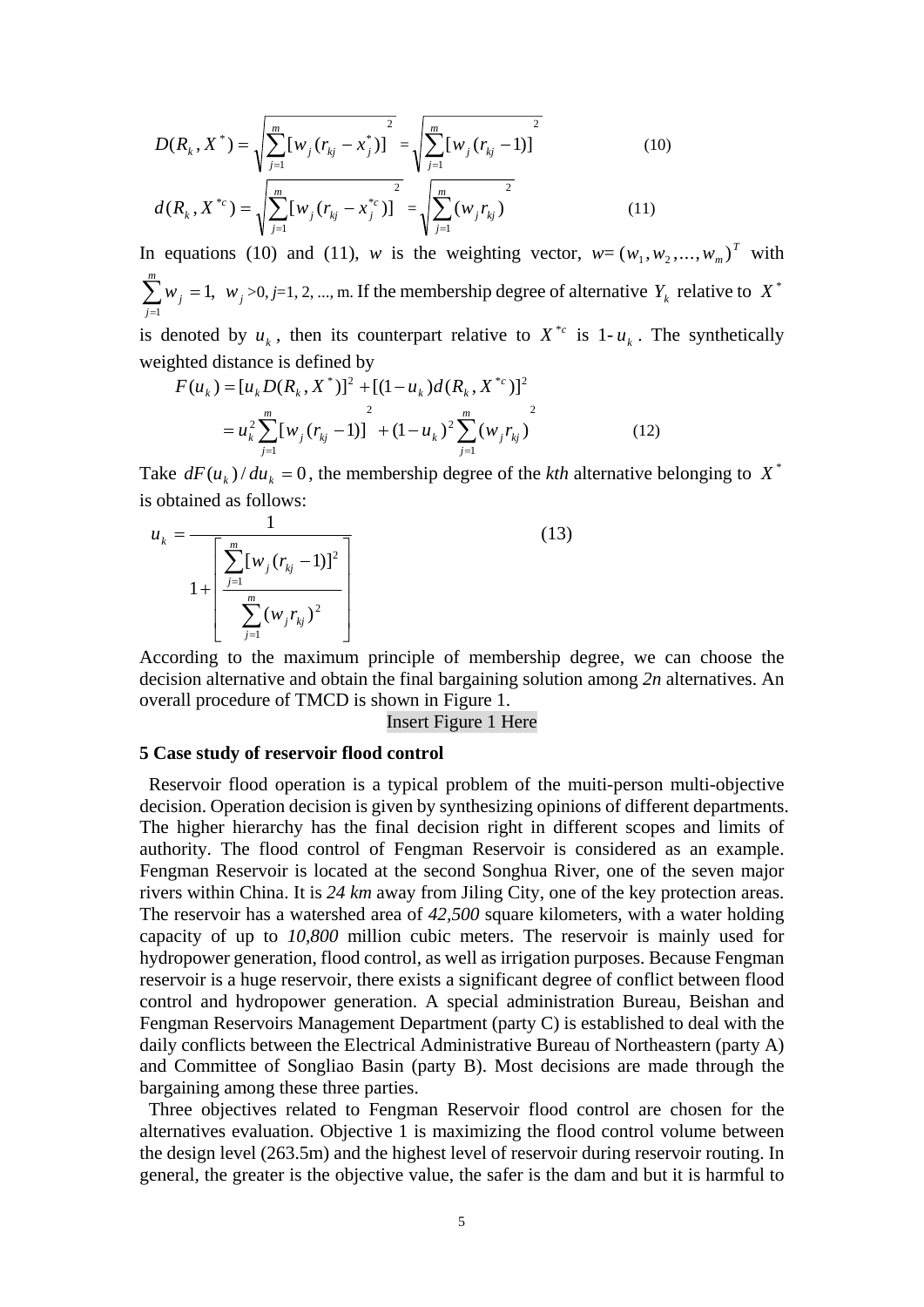hydropower generation during flooding events. So, party B will choose the strategy of controlling the lower maximum water lever as far as possible, which is contrary to party A. Objective 2 is minimizing the storage volume between the terminal level of reservoir and the desired terminal level (262.5m). It implies that the desired performance level is known and that the deviation from the target level results in losses or damage on the next flood operation. However, the higher terminal level is beneficial to hydropower generation. Objective 3 is minimizing the spilling volume overflow discharge for power generation. It is obvious that there is no conflict in this objective. Party B will choose the safe outflow as far as possible. The outflow is often far away from the maximum hydropower generation desired by Party A. In order to reach an agreement, party B will choose those alternatives with lesser values for objective 3. From the above-mentioned description, party A desires that three objectives are all smaller; while party B wishes that the two proceeding objectives are larger and the last one is smaller.

 For an actual flood in 1991, A and B can utilize the fuzzy optimal model for the flood control system developed by Cheng and Chau [13] to obtain a group of alternatives respectively. These alternatives and their weights of objective are then provided to C. The followings are the objective characteristics value matrixes of five alternatives from A and B respectively:

|  | $\begin{bmatrix} 10.01 & 8.75 & 21.60 \end{bmatrix}$ |  | $A_5 =  11.57 \t6.15 \t24.19  , B_5 =  12.09 \t8.22 \t22.12$ |                    | $\begin{bmatrix} 12.78 & 7.52 & 22.81 \end{bmatrix}$ |
|--|------------------------------------------------------|--|--------------------------------------------------------------|--------------------|------------------------------------------------------|
|  | $\begin{vmatrix} 10.53 & 8.23 & 22.12 \end{vmatrix}$ |  |                                                              | $12.52$ 7.78 22.55 |                                                      |
|  |                                                      |  |                                                              |                    |                                                      |
|  | 12.61 $\,$ 4.42 $\,$ 25.92                           |  |                                                              |                    | 11.40 8.91 21.43                                     |
|  | $\begin{vmatrix} 12.00 & 6.06 & 24.28 \end{vmatrix}$ |  |                                                              | 14.17 3.21 27.13   |                                                      |

and corresponding weight vectors are  $\alpha = (0.30, 0.40, 0.30)^T$ ,  $\beta = (0.50, 0.40, 0.10)^T$ . According to equations  $(3)$  ~ $(6)$ , the satisfying functions of A and B are

 $SF_A(X) = 4.064 - 0.1154x_1 - 0.0924x_2 - 0.0694x_3$ 

and

 $SF_{B}(X) = 0.1805x_1 + 0.0702x_2 - 0.0175x_3 - 1.7993$ 

From equation (1), the first stage programming can be described as max  $0.1805 x_1 + 0.0702 x_2 - 0.0175 x_3 - 1.7993$ 

s.t. 
$$
\begin{cases}\n0.2959x_1 + 0.1626x_2 + 0.0519x_3 = 5.8626 \\
x_1 \ge 10.01, x_1 \le 14.17 \\
x_2 \ge 3.21, x_2 \le 8.91 \\
x_3 \ge 21.43, x_3 \le 27.13\n\end{cases}
$$
\n(14)

After solving the LP of equation (14),  $X_0 = (14.1700, 3.4285, 21.4300)^T$ . Correspondingly, the second stage programming can be represented by  $\max 0.0651x_1 - 0.0222x_2 - 0.0869x_3 + 2.2640$ 

$$
0.1805x1 + 0.0702x2 - 0.0175x3 \ge 2.4233
$$
  
\n
$$
0.1154x1 + 0.0924x2 + 0.0694x3 \le 3.4393
$$
  
\ns.t. 
$$
\begin{cases} x_1 \ge 10.01, x_1 \le 14.17 \\ x_2 \ge 3.21, x_2 \le 8.91 \\ x_3 \ge 21.43, x_3 \le 27.13 \end{cases}
$$
 (15)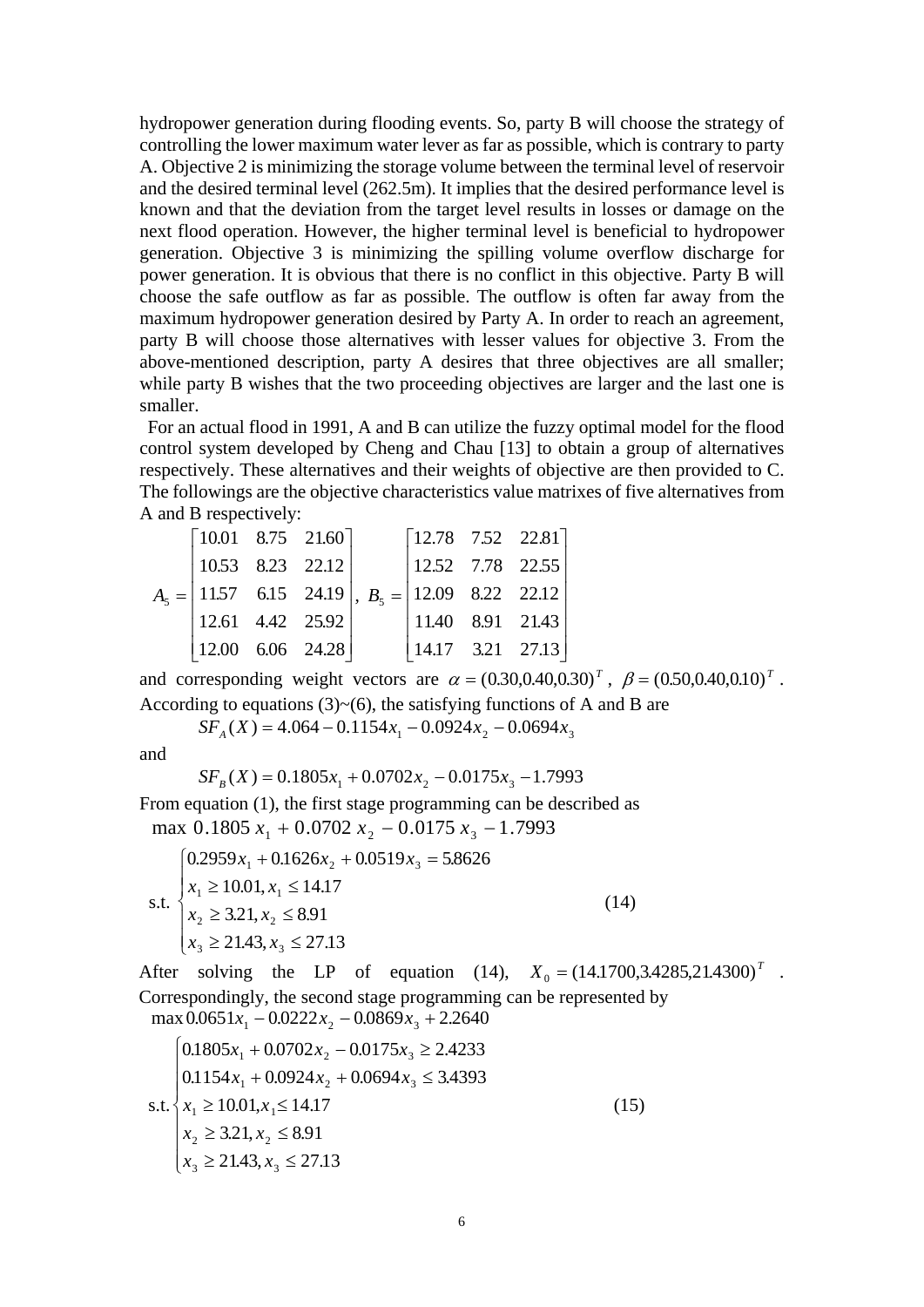After solving the LP of equations (15),  $X^* = (14.1700, 3.4219, 21.4300)^T$ . If the objective weight of C is  $(0.45, 0.30, 0.25)$ , then with equations  $(7) \sim (13)$ , the membership degree of each alternative belonging to  $X^*$  are

(0.7766,0.8086,0.8935,0.9667,0.9079,0.8922,0.8819,0.8636,0.8319,0.9903) According to the maximum principle of membership degree, C is confident to choose the fifth alternative recommended by B as the decision alternative. In fact, the selected decision alternative is reasonable because the lower maximum water level with is safer for dam. The smaller deviation from the target level in terminal level is beneficial to hydropower generation and satisfies the flood control also. Relatively, the loss of hydropower generation is higher for this flood control operation, but the objective 2 is more beneficial than objective 3 in hydropower generation because the higher level can generate more energy.

### **6 Conclusions**

Most bargaining theories are too complex and theoretical to be understood by decision makers, there exists a gap between the theory and application. The paper is devoted to develop a feasible and simple model of the three-person multi-objective conflict decision based on reservoir flood control. However, the model is a general methodology for the problem of the multi-person multi-objective conflict decision involving three players and hence can be applied to other fields as well.

#### **Acknowledgments**

This research was supported by "The Teaching and Research Award Program for Outstanding Young Teachers in Higher Education Institutions of Ministry of Education, P.R.C" (No.200026), "Fok Ying Tung Education Foundation, P.R.C"(No.71072), the National Natural Science Foundation of China (No. 60073037), and the Research Grants Council of Hong Kong (PolyU5084/97E).

#### **References**

- [1] Ozren Despic, Slobodan P.Simonovic. Aggregation operators for soft decision making in water resources. *Fuzzy Sets and Systems* 115(2000) 11-33
- [2] Cheng Chuntian**.** Fuzzy optimal model for the flood control system of upper and middle reaches of the Yangtze River. *Hydrological Sciences Journal* 44(1999) 573~582
- [3] Michael J.Bender, Slobodan P.Simonovic. A fuzzy compromise approach to water resources systems planning under uncertainty. *Fuzzy Sets and Systems* 115(2000) 35-44
- [4] Komaragiri Srinivasa Raju, C.R.S. Pillai. Multicriterion decision making in river basin planning and development. *European Journal of Operational Research* 112(1999) 249-257
- [5] Seok-Ku Ko, Darrell G. Fontane and Jure Margeta. Multiple reservoir system operational planning using multi-criterion decision analysis. European *Journal of Operational Research* 76(1994) 428-439
- [6] Abhinay Muthoo. Bargaining theory with application. Cambridge University Press, 1999
- [7] Y.Leung. Compromise programming under fuzziness. *Control and Cybernetics* 13 (1984) 203-214
- [8].M.Sakawa, H.Yano and T.Yumine. An interactive fuzzy satisfying method for multiobjective linear programming problems and its applications, *IEEE Trans.Systems Man Cybernet* 17(1987) 654-661.
- [9] M.Sakawa, H.Yano. An interactive fuzzy satisfying method for generalized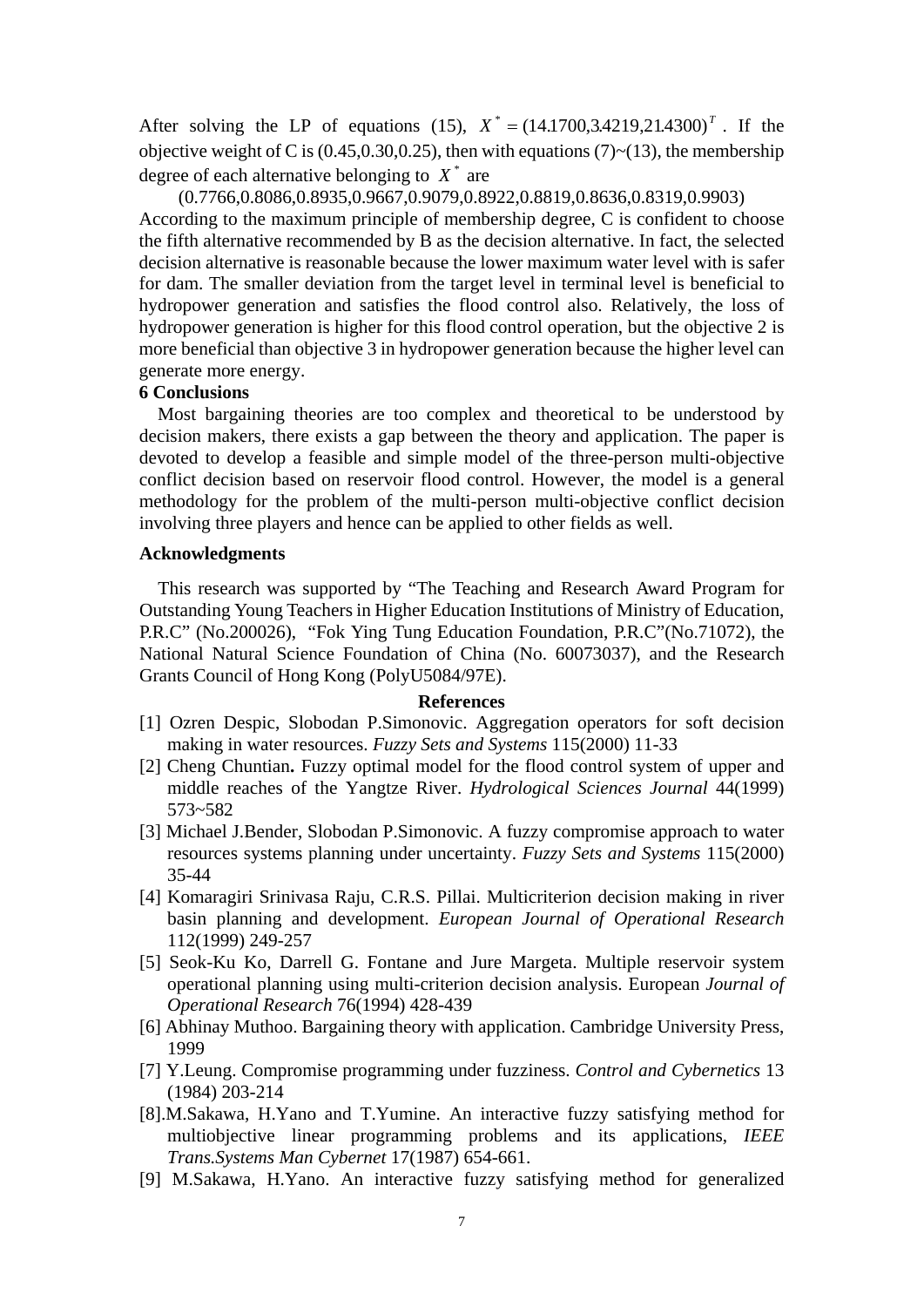multiobjective linear programming problems with fuzzy parameters. *Fuzzy Sets and Systems* 35(1990) 125-142

- [10].E.Stanley Lee and R.J.Li. Fuzzy multiple objective programming and compromise programming with pareto optimum, *Fuzzy Sets and Systems* 53(1993) 275-288.
- [11] Nash J. The bargaining problem. *Econometrica* 18(1950) 155~162
- [12] Nash J. Two-person cooperative games. *Econometrica* 21(1953) 128~140
- [13] Cheng Chuntian, K.W.Chau(2001). "Fuzzy iteration methodology for reservoir flood control operation", *Journal of American Water Resources Association* (to appear)
- [14] D.Dumitrescu, A.Dumitrescu. A unified approach to fuzzy pattern recognition. European *Journal of Operational Research* 96(1997) 471-478